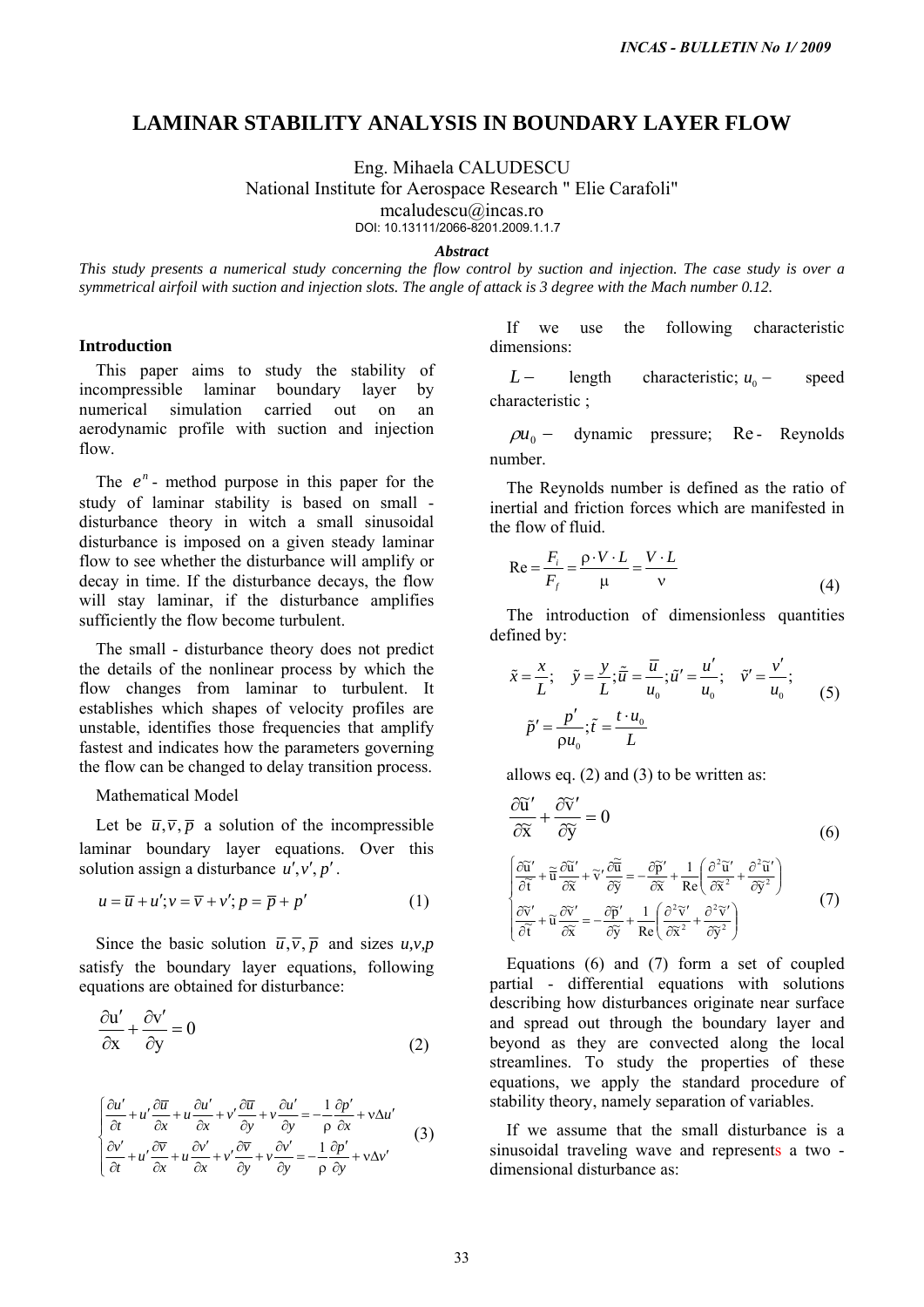$$
\Psi(x, y, t) = \phi(y)e^{i(\alpha x - \omega t)}
$$
\n(8)

and introducing a stream function  $\Psi(x, y, t)$ such that:

$$
u' = \frac{\partial \Psi}{\partial y}; \quad v' = -\frac{\partial \Psi}{\partial x}
$$
(9)

where:

 $\phi(y)$  -is the disturbance amplitude;

 $\alpha$  – is the dimensionless wave number;

$$
\alpha=\alpha_{\rm r}+i\alpha_{\rm i}\,;\; \alpha=\frac{2\pi L}{\lambda_{\rm x}}\,;\;
$$

 $\lambda_{r}$  – is the wavelength in x direction;

 $\omega$  – is the dimensional frequency disturbance;

$$
[\omega] = \text{rad} \; ; \omega = \omega_r + i\omega_i \; ; \omega = \frac{\omega^* L}{u_0} \; ;
$$

 $\omega^*$  – is the dimensionless frequency disturbance;

Introducing eq. $(8)$  and  $(9)$  into eq. $(6)$  and  $(7)$ , we obtain the fallowing fourth - order ordinary differential equation for the amplitude  $\phi(y)$ :

$$
\phi^{iv} - 2\alpha^2 \phi'' + \alpha^4 \phi = i \operatorname{Re}(\alpha u - \omega)(\phi'' - \alpha^2 \phi) - i \operatorname{Re} \alpha u'' \phi \tag{10}
$$

Equation (10) is named Orr-Sommerfeld equation and is the fundamental equation for the incompressible stability theory.

The solutions of eq.(10) corresponded to small disturbance waves and are called Tollmien - Schlichting waves.

The boundary conditions are homogeneous and form in relation to the normal wall:

$$
\begin{cases}\ny = 0 \to u' = v' = 0 \to \phi = \phi' = 0 \\
y = \delta \to u' = v' = 0 \to \phi = \phi' = 0\n\end{cases}
$$
\n(11)

Tuncer Cebeci suggests in [1], [3] the following boundary conditions:

*INCAS - BULLETIN No I/2009*  
\nΨ (x, y, t) = φ(y)e<sup>i(αx-ωt)</sup> (8)  
\nand introducing a stream function Ψ(x, y, t)  
\nwhich that:  
\n
$$
u' = \frac{\partial Ψ}{\partial y}
$$
;  $v' = -\frac{\partial Ψ}{\partial x}$  (9)  
\nwhere:  
\nφ(y) - is the disturbances amplitude;  
\nα – is the dimensionless wave number;  
\nα = α<sub>r</sub> + iα<sub>i</sub>; α =  $\frac{2πL}{λ_x}$ ;  
\nλ<sub>x</sub> – is the wavelength in x direction;  
\nω – is the dimensional frequency disturbance;  
\n[ω] = rad; ω = ω<sub>r</sub> + iω<sub>i</sub>; ω =  $\frac{ω^*L}{u_0}$ ;  
\nω<sup>\*</sup> – is the dimensions of the frequency disturbance;  
\n[Inroducing eq.(8) and (9) into eq.(6) and (7), we  
\nbbain the fallowing fourth – order ordinary  
\nifferential equation for the amplitude φ(y) :  
\nφ\* – 2α<sup>2</sup>φ\* + α<sup>4</sup>φ = iRe(αu – ω)(φ<sup>r</sup> – α<sup>2</sup>φ) – iReαu<sup>4</sup>φ (10)  
\nEquation and is the fundamental equation for the  
\nquation and is the fundamental equation for the  
\nconpressible stability theory.  
\nThe solutions of eq.(10) corresponded to small  
\nsisturbance waves and are called Tollmien -  
\nchlichting waves.  
\nThe boundary conditions are homogeneous and  
\nform in relation to the normal wall:  
\n
$$
y = 0 \rightarrow u' = v' = 0 \rightarrow φ = φ' = 0
$$
\n
$$
y = δ \rightarrow u' = v' = 0 \rightarrow φ = φ' = 0
$$
\n
$$
y = δ \rightarrow u' = v' = 0 \rightarrow φ = φ' = 0
$$
\n
$$
y = δ \rightarrow u' = v' = 0 \rightarrow φ = φ' = 0
$$
\n
$$
y = 0 \rightarrow u' = v' = 0 \rightarrow φ = φ' = 0
$$
\n
$$
y = 0 \rightarrow u' = 0 \rightarrow φ = φ' = 0
$$
\n
$$
y = 0 \rightarrow u' = 0 \rightarrow φ = φ' = 0
$$
\n
$$
y = 0 \rightarrow u' = 0 \rightarrow φ = φ' = 0
$$
\n
$$
y = 0 \rightarrow u' =
$$

where:

 $\xi_1^2 = \alpha^2$ ;  $\xi_2^2 = \xi_1^2 + i \text{Re}(\alpha u - \omega)$ ;  $\xi_3 = i \text{Re} \alpha u''$  $Re(\alpha) > 0; Re(\xi_1) > 0; Re(\xi_2) > 0$ 

The solution of eq. (10) and its boundary conditions (12) exist only for certain combinations of Reynolds number Re and the parameters of the disturbance  $\alpha, \omega$ . This is an eigenvalues problem in witch values of  $\text{Re}, \alpha, \omega$  are the eingenvalues and  $\phi(y)$  are eigenfunctions. The parameters Re,  $\alpha$ ,  $\omega$  must satisfy an equation of the form:

$$
F(Re, \alpha, \omega) = 0 \tag{13}
$$

Solutions of eq. (10) will be determinate by using the spatial amplification theory, since the amplitude of disturbance at a point is independent of time, this change is only with the distance. The eigenvalues of eq. (10) are presented in  $(\alpha, Re), (\omega, Re)$  diagrams that describe the three states of a disturbance at a given Reynolds number as damped, neutral or amplified. The locus where  $\alpha_i = 0$  called the curve of neutral stability and separates the stable region from the unstable region.



fig.1Curve of neutral stability

The point on this curve at which Reynolds number has its smallest value is of special interest, because at values of Re less than this value, all disturbances are stable. This smallest Reynolds number is known as the critical Reynolds number.

#### **Numerical model**

To solve eq. (10) with boundary condition (12) we use Keller's method [1],[3], which is a two point finite-difference scheme to express them as a firstorder system. The first-order equations are approximated on an arbitrary rectangular net, with centered-difference derivates and averages at the midpoints of the net rectangle difference equation.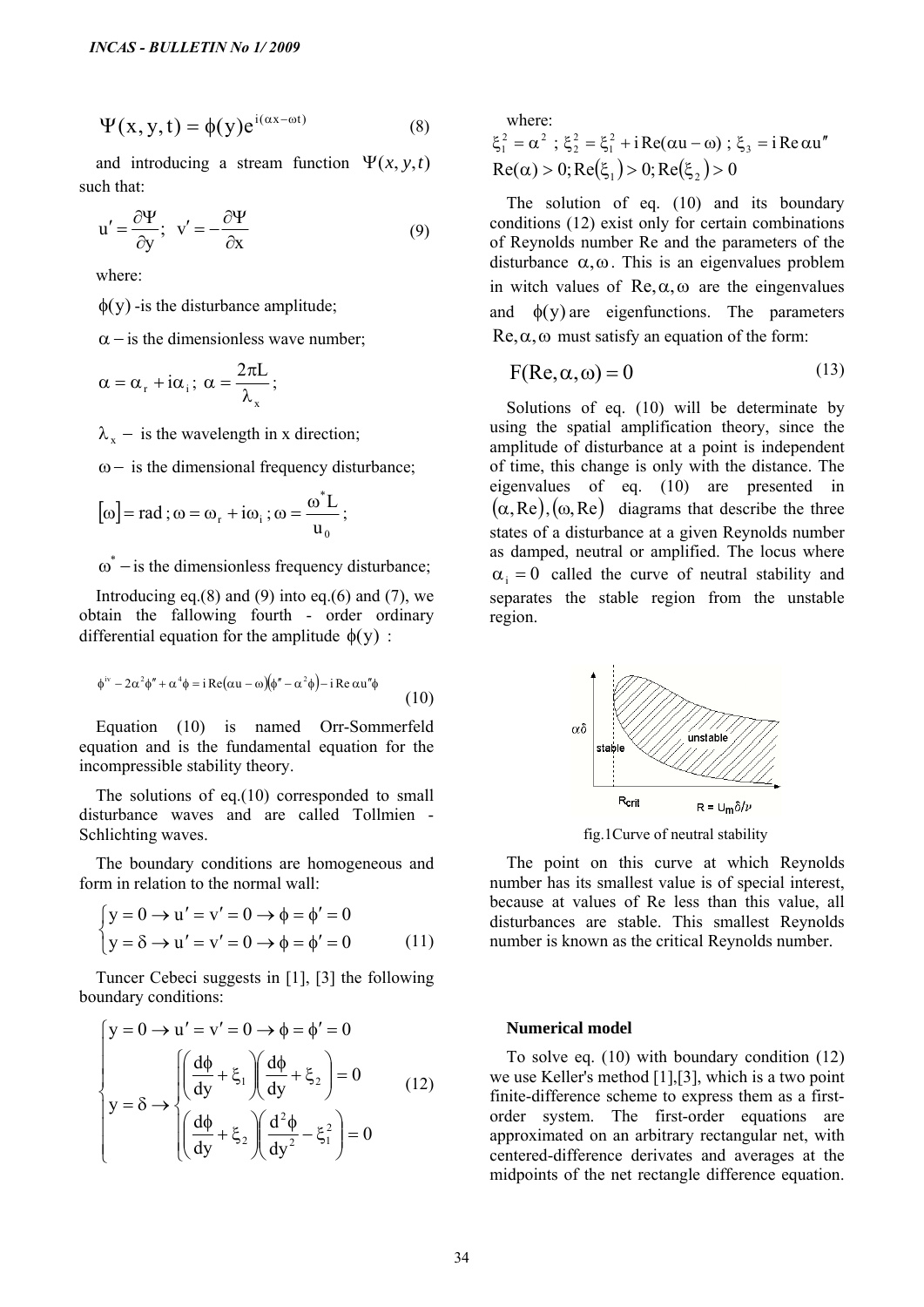The resulting system of equation witch is implicit and nonlinear is linearized by Newton-Raphson method and solved by the block elimination method.

We put the system of equation (6) and (7) in the following form:

$$
\begin{cases}\n\phi = f \\
f = s + \xi_1^2 \phi \\
s = g \\
g = \xi_2^2 s - \xi_3 \phi\n\end{cases}
$$
\n(14)

The boundary condition becomes:

$$
\begin{cases}\ny = 0 \to \phi = f = 0 \\
y = \delta \to \begin{cases}\ns + (\xi_1 + \xi_2)f + \xi_1(\xi_1 + \xi_2)\phi = 0 \\
g + \xi_2 s = 0\n\end{cases} (15)
$$

The eq. (14) and (15) are written in point  $y_{j-\frac{1}{2}}$ 

and thus the following system is obtain:

$$
\begin{cases}\n\phi_j - \phi_{j-1} - c_3 (f_j + f_{j-1}) = (r_1)_j = 0 \\
f_j - f_{j-1} - c_3 (s_j + s_{j-1}) - c_1 (\phi_j + \phi_{j-1}) = (r_3)_{j-1} = 0 \\
s_j - s_{j-1} - c_3 (g_j + g_{j-1}) = (r_2)_j = 0 \\
g_j - g_{j-1} - c_4 (s_j + s_{j-1}) - c_2 (\phi_j + \phi_{j-1}) = (r_4)_{j-1} = 0\n\end{cases}
$$
\n(16)

where:

$$
c_3 = \frac{h_{j-1}}{2}; \quad c_1 = \xi_1^2 c_3; \quad c_2 = -(\xi_3)_{j-\frac{1}{2}} c_3; \quad (17)
$$

$$
c_4 = -(\xi_2^2)_{j-\frac{1}{2}} c_3; \quad h_{j-1} = y_j - y_{j-1}
$$

The boundary condition becomes:

$$
\begin{cases}\nj = 0 \to \begin{cases} \phi_0 = (r_1)_0 = 0 \\
f_0 = (r_2)_0 = 0\n\end{cases} \\
j = J \to \begin{cases} f_J + \overline{c}_3 s_J + \overline{c}_1 \phi_J = (r_3)_J = 0 \\
g_J + \overline{c}_4 s_J = (r_4)_J = 0\n\end{cases} (18)
$$

where:

$$
\overline{c}_3 = \frac{1}{\xi_1 + \xi_2}; \ \overline{c}_1 = \xi_1; \ \overline{c}_4 = \xi_2 \tag{19}
$$

The system of equation (16) has trivial solutions for all values of *j* .

The Orr-Sommerfeld equation comes up in the form:

$$
f_0(\alpha, \omega, Re) = 0 \tag{20}
$$

To find the solutions of this equation the following algorithm is applied:

1. The parameters  $\alpha_r$ ,  $\omega$ , Re are evaluated for a given value of  $\alpha_i$ .

2. The Reynolds number is fixed and the equation is solved for  $\alpha_r, \omega$ .

# **Results**

For laminar stability analysis NACA 0015 airfoil was used and numerical simulations were made at an air speed velocity  $V = 42 \left[ \frac{m}{2} \right]$  $=42\left\lfloor \frac{m}{s} \right\rfloor$ ; Reynolds number  $Re = 3.10^6$ ; chord length  $c = 1[m]$ . Injection speed was  $v_{inj} = 0.02$  $v_{\rm ini} = 0.02 \frac{m}{m}$  $= 0.02 \left[ \frac{m}{s} \right]$  and suction speed was  $v_{\text{succ}} = -0.02$ *s*  $\mid m \mid$  $\left\lfloor \frac{m}{s} \right\rfloor$ . **AL**<br>U0.14<br>**A**<sub>0.12</sub> 0.08 0.1  $10.14$  $g^{0.16}$  $0.18$ 0.2 0.22 0.24 **NACA 0015 - fluid injection NACA 0015 - non-disturbance fluid NACA 0015 - fluid suction Curve of neutral stability unstable area stable area INCAS - BULLETIN No 1/ 2009**<br>
2. The Reynolds number is fixed and t<br>
equation is solved for  $\alpha_r, \omega$ .<br> **Results**<br>
For laminar stability analysis NACA 0015 airf<br>
was used and numerical simulations were made<br>
an air speed



fig.2 Curve of neutral stability. The variation of wave number with Reynolds number.



fig.3 Curve of neutral stability. The variation of frequency perturbation with Reynolds number.